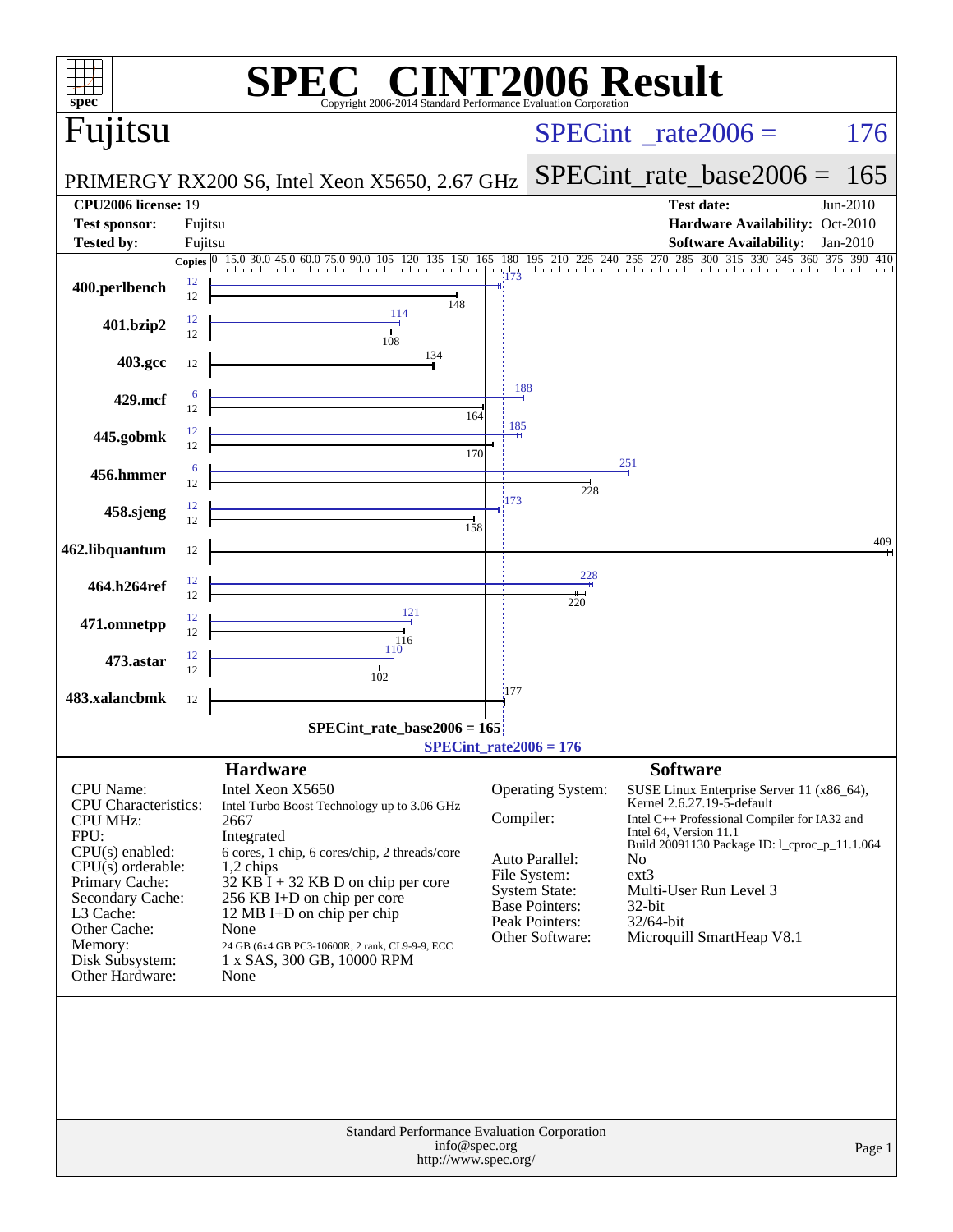

# Fujitsu

#### SPECint rate $2006 = 176$

PRIMERGY RX200 S6, Intel Xeon X5650, 2.67 GHz

[SPECint\\_rate\\_base2006 =](http://www.spec.org/auto/cpu2006/Docs/result-fields.html#SPECintratebase2006) 165

#### **[CPU2006 license:](http://www.spec.org/auto/cpu2006/Docs/result-fields.html#CPU2006license)** 19 **[Test date:](http://www.spec.org/auto/cpu2006/Docs/result-fields.html#Testdate)** Jun-2010

**[Test sponsor:](http://www.spec.org/auto/cpu2006/Docs/result-fields.html#Testsponsor)** Fujitsu **[Hardware Availability:](http://www.spec.org/auto/cpu2006/Docs/result-fields.html#HardwareAvailability)** Oct-2010 **[Tested by:](http://www.spec.org/auto/cpu2006/Docs/result-fields.html#Testedby)** Fujitsu **[Software Availability:](http://www.spec.org/auto/cpu2006/Docs/result-fields.html#SoftwareAvailability)** Jan-2010

#### **[Results Table](http://www.spec.org/auto/cpu2006/Docs/result-fields.html#ResultsTable)**

|                    | <b>Base</b>   |                |              |                                                                                                          |            |                |                 | <b>Peak</b>   |                |              |                |              |                |              |
|--------------------|---------------|----------------|--------------|----------------------------------------------------------------------------------------------------------|------------|----------------|-----------------|---------------|----------------|--------------|----------------|--------------|----------------|--------------|
| <b>Benchmark</b>   | <b>Copies</b> | <b>Seconds</b> | <b>Ratio</b> | <b>Seconds</b>                                                                                           | Ratio      | <b>Seconds</b> | Ratio           | <b>Copies</b> | <b>Seconds</b> | <b>Ratio</b> | <b>Seconds</b> | <b>Ratio</b> | <b>Seconds</b> | <b>Ratio</b> |
| 400.perlbench      | 12            | 790            | 148          | 793                                                                                                      | 148        | 793            | 148             | 12            | 672            | 175          | 678            | 173          | 679            | 173          |
| 401.bzip2          | 12            | 1067           | 109          | 1069                                                                                                     | 108        | 1068           | 108             | 12            | 1020           | 114          | 1021           | 113          | 1019           | 114          |
| $403.\mathrm{gcc}$ | 12            | 720            | 134          | 724                                                                                                      | 133        | 719            | 134             | 12            | 720            | 134          | 724            | 133          | 719            | 134          |
| 429.mcf            | 12            | 670            | 163          | 668                                                                                                      | 164        | 668            | 164             |               | <u>291</u>     | 188          | 291            | 188          | 290            | 188          |
| $445$ .gobmk       | 12            | 742            | 170          | 741                                                                                                      | 170        | 740            | 170             | 12            | 675            | 186          | 682            | 185          | 683            | 184          |
| 456.hmmer          | 12            | 490            | 228          | 491                                                                                                      | 228        | 491            | 228             |               | 223            | 251          | 223            | 251          | 223            | 251          |
| $458$ .sjeng       | 12            | 918            | 158          | 917                                                                                                      | 158        | 916            | 159l            | 12            | 839            | 173          | 838            | 173          | 839            | 173          |
| 462.libquantum     | 12            | 608            | 409          | 611                                                                                                      | 407        | 607            | 41 <sub>0</sub> | 12            | 608            | 409          | 611            | 407          | 607            | 410          |
| 464.h264ref        | 12            | 1206           | 220          | 1179                                                                                                     | 225        | 1211           | 219             | 12            | 1157           | 230          | 1202           | 221          | 1167           | 228          |
| 471.omnetpp        | 12            | 644            | 116          | 644                                                                                                      | <b>116</b> | 645            | 116             | 12            | 622            | 121          | 622            | 121          | 622            | <u>121</u>   |
| 473.astar          | 12            | 826            | 102          | 829                                                                                                      | 102        | 828            | 102             | 12            | 763            | 110          | 766            | 110          | 764            | <b>110</b>   |
| 483.xalancbmk      | 12            | 468            | 177          | 469                                                                                                      | 177        | 469            | 177             | 12            | 468            | 177          | 469            | 177          | 469            | 177          |
|                    |               |                |              | Results appear in the order in which they were run. Bold underlined text indicates a median measurement. |            |                |                 |               |                |              |                |              |                |              |

#### **[Submit Notes](http://www.spec.org/auto/cpu2006/Docs/result-fields.html#SubmitNotes)**

The config file option 'submit' was used.

#### **[Operating System Notes](http://www.spec.org/auto/cpu2006/Docs/result-fields.html#OperatingSystemNotes)**

'ulimit -s unlimited' was used to set the stacksize to unlimited prior to run

#### **[Platform Notes](http://www.spec.org/auto/cpu2006/Docs/result-fields.html#PlatformNotes)**

 BIOS configuration: Data Reuse Optimization = Disable

#### **[General Notes](http://www.spec.org/auto/cpu2006/Docs/result-fields.html#GeneralNotes)**

 Binaries were compiled on SLES 10 with Binutils 2.18.50.0.7.20080502 For information about Fujitsu please visit: <http://www.fujitsu.com>

### **[Base Compiler Invocation](http://www.spec.org/auto/cpu2006/Docs/result-fields.html#BaseCompilerInvocation)**

[C benchmarks](http://www.spec.org/auto/cpu2006/Docs/result-fields.html#Cbenchmarks): [icc -m32](http://www.spec.org/cpu2006/results/res2010q3/cpu2006-20100706-12287.flags.html#user_CCbase_intel_icc_32bit_5ff4a39e364c98233615fdd38438c6f2)

[C++ benchmarks:](http://www.spec.org/auto/cpu2006/Docs/result-fields.html#CXXbenchmarks) [icpc -m32](http://www.spec.org/cpu2006/results/res2010q3/cpu2006-20100706-12287.flags.html#user_CXXbase_intel_icpc_32bit_4e5a5ef1a53fd332b3c49e69c3330699)

> Standard Performance Evaluation Corporation [info@spec.org](mailto:info@spec.org) <http://www.spec.org/>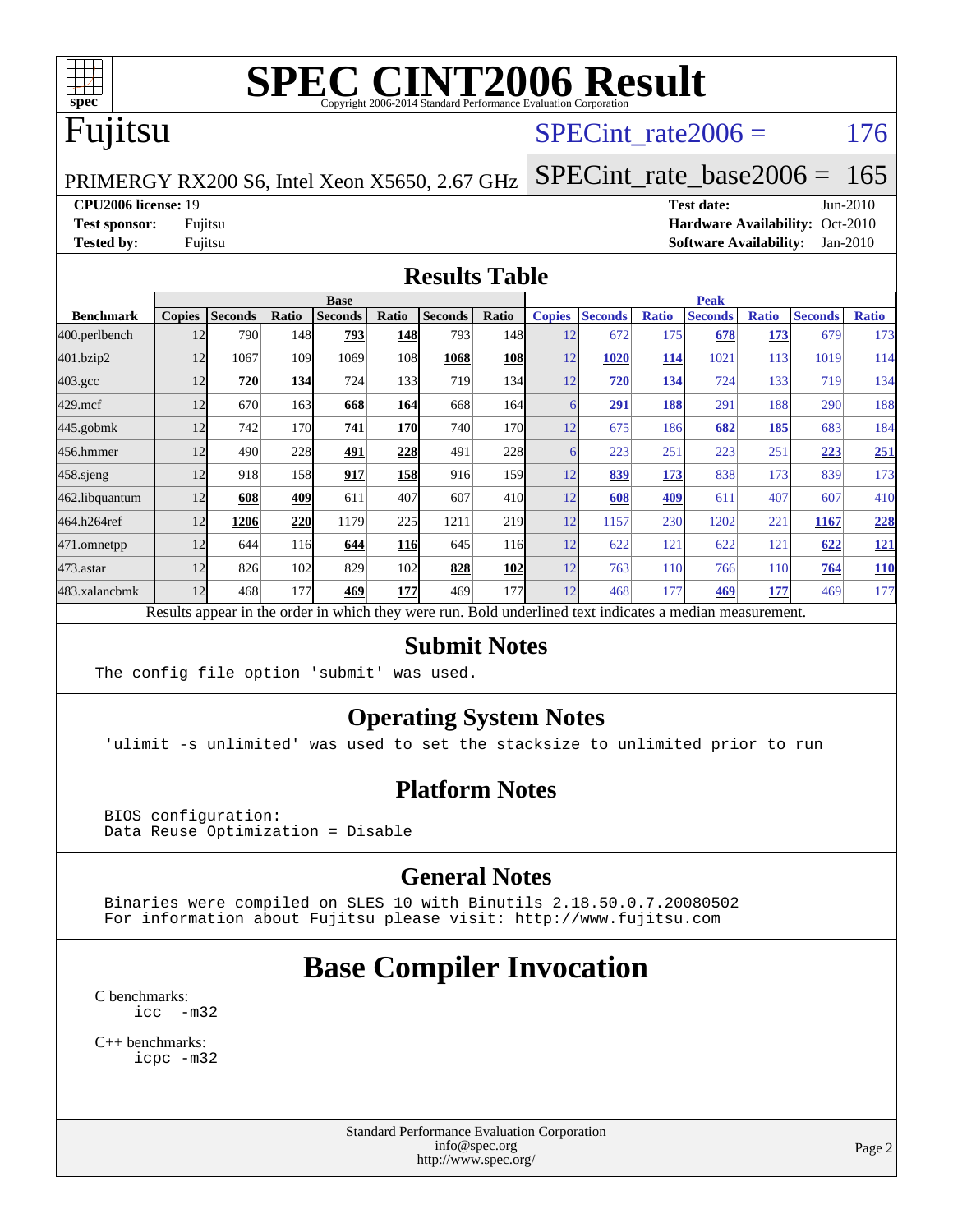

### Fujitsu

SPECint rate $2006 = 176$ 

[SPECint\\_rate\\_base2006 =](http://www.spec.org/auto/cpu2006/Docs/result-fields.html#SPECintratebase2006)  $165$ 

PRIMERGY RX200 S6, Intel Xeon X5650, 2.67 GHz

**[CPU2006 license:](http://www.spec.org/auto/cpu2006/Docs/result-fields.html#CPU2006license)** 19 **[Test date:](http://www.spec.org/auto/cpu2006/Docs/result-fields.html#Testdate)** Jun-2010 **[Test sponsor:](http://www.spec.org/auto/cpu2006/Docs/result-fields.html#Testsponsor)** Fujitsu **[Hardware Availability:](http://www.spec.org/auto/cpu2006/Docs/result-fields.html#HardwareAvailability)** Oct-2010 **[Tested by:](http://www.spec.org/auto/cpu2006/Docs/result-fields.html#Testedby)** Fujitsu **[Software Availability:](http://www.spec.org/auto/cpu2006/Docs/result-fields.html#SoftwareAvailability)** Jan-2010

#### **[Base Portability Flags](http://www.spec.org/auto/cpu2006/Docs/result-fields.html#BasePortabilityFlags)**

 400.perlbench: [-DSPEC\\_CPU\\_LINUX\\_IA32](http://www.spec.org/cpu2006/results/res2010q3/cpu2006-20100706-12287.flags.html#b400.perlbench_baseCPORTABILITY_DSPEC_CPU_LINUX_IA32) 462.libquantum: [-DSPEC\\_CPU\\_LINUX](http://www.spec.org/cpu2006/results/res2010q3/cpu2006-20100706-12287.flags.html#b462.libquantum_baseCPORTABILITY_DSPEC_CPU_LINUX) 483.xalancbmk: [-DSPEC\\_CPU\\_LINUX](http://www.spec.org/cpu2006/results/res2010q3/cpu2006-20100706-12287.flags.html#b483.xalancbmk_baseCXXPORTABILITY_DSPEC_CPU_LINUX)

**[Base Optimization Flags](http://www.spec.org/auto/cpu2006/Docs/result-fields.html#BaseOptimizationFlags)**

[C benchmarks](http://www.spec.org/auto/cpu2006/Docs/result-fields.html#Cbenchmarks):

[-xSSE4.2](http://www.spec.org/cpu2006/results/res2010q3/cpu2006-20100706-12287.flags.html#user_CCbase_f-xSSE42_f91528193cf0b216347adb8b939d4107) [-ipo](http://www.spec.org/cpu2006/results/res2010q3/cpu2006-20100706-12287.flags.html#user_CCbase_f-ipo) [-O3](http://www.spec.org/cpu2006/results/res2010q3/cpu2006-20100706-12287.flags.html#user_CCbase_f-O3) [-no-prec-div](http://www.spec.org/cpu2006/results/res2010q3/cpu2006-20100706-12287.flags.html#user_CCbase_f-no-prec-div) [-static](http://www.spec.org/cpu2006/results/res2010q3/cpu2006-20100706-12287.flags.html#user_CCbase_f-static) [-opt-prefetch](http://www.spec.org/cpu2006/results/res2010q3/cpu2006-20100706-12287.flags.html#user_CCbase_f-opt-prefetch)

[C++ benchmarks:](http://www.spec.org/auto/cpu2006/Docs/result-fields.html#CXXbenchmarks)

[-xSSE4.2](http://www.spec.org/cpu2006/results/res2010q3/cpu2006-20100706-12287.flags.html#user_CXXbase_f-xSSE42_f91528193cf0b216347adb8b939d4107) [-ipo](http://www.spec.org/cpu2006/results/res2010q3/cpu2006-20100706-12287.flags.html#user_CXXbase_f-ipo) [-O3](http://www.spec.org/cpu2006/results/res2010q3/cpu2006-20100706-12287.flags.html#user_CXXbase_f-O3) [-no-prec-div](http://www.spec.org/cpu2006/results/res2010q3/cpu2006-20100706-12287.flags.html#user_CXXbase_f-no-prec-div) [-opt-prefetch](http://www.spec.org/cpu2006/results/res2010q3/cpu2006-20100706-12287.flags.html#user_CXXbase_f-opt-prefetch) [-Wl,-z,muldefs](http://www.spec.org/cpu2006/results/res2010q3/cpu2006-20100706-12287.flags.html#user_CXXbase_link_force_multiple1_74079c344b956b9658436fd1b6dd3a8a) [-L/home/cmplr/usr3/alrahate/cpu2006.1.1.ic11.1/libic11.1-32bit -lsmartheap](http://www.spec.org/cpu2006/results/res2010q3/cpu2006-20100706-12287.flags.html#user_CXXbase_SmartHeap_d86dffe4a79b79ef8890d5cce17030c3)

#### **[Base Other Flags](http://www.spec.org/auto/cpu2006/Docs/result-fields.html#BaseOtherFlags)**

[C benchmarks](http://www.spec.org/auto/cpu2006/Docs/result-fields.html#Cbenchmarks):

403.gcc: [-Dalloca=\\_alloca](http://www.spec.org/cpu2006/results/res2010q3/cpu2006-20100706-12287.flags.html#b403.gcc_baseEXTRA_CFLAGS_Dalloca_be3056838c12de2578596ca5467af7f3)

#### **[Peak Compiler Invocation](http://www.spec.org/auto/cpu2006/Docs/result-fields.html#PeakCompilerInvocation)**

[C benchmarks \(except as noted below\)](http://www.spec.org/auto/cpu2006/Docs/result-fields.html#Cbenchmarksexceptasnotedbelow):

[icc -m32](http://www.spec.org/cpu2006/results/res2010q3/cpu2006-20100706-12287.flags.html#user_CCpeak_intel_icc_32bit_5ff4a39e364c98233615fdd38438c6f2)

401.bzip2: [icc -m64](http://www.spec.org/cpu2006/results/res2010q3/cpu2006-20100706-12287.flags.html#user_peakCCLD401_bzip2_intel_icc_64bit_bda6cc9af1fdbb0edc3795bac97ada53)

456.hmmer: [icc -m64](http://www.spec.org/cpu2006/results/res2010q3/cpu2006-20100706-12287.flags.html#user_peakCCLD456_hmmer_intel_icc_64bit_bda6cc9af1fdbb0edc3795bac97ada53)

458.sjeng: [icc -m64](http://www.spec.org/cpu2006/results/res2010q3/cpu2006-20100706-12287.flags.html#user_peakCCLD458_sjeng_intel_icc_64bit_bda6cc9af1fdbb0edc3795bac97ada53)

[C++ benchmarks \(except as noted below\):](http://www.spec.org/auto/cpu2006/Docs/result-fields.html#CXXbenchmarksexceptasnotedbelow) [icpc -m32](http://www.spec.org/cpu2006/results/res2010q3/cpu2006-20100706-12287.flags.html#user_CXXpeak_intel_icpc_32bit_4e5a5ef1a53fd332b3c49e69c3330699)

473.astar: [icpc -m64](http://www.spec.org/cpu2006/results/res2010q3/cpu2006-20100706-12287.flags.html#user_peakCXXLD473_astar_intel_icpc_64bit_fc66a5337ce925472a5c54ad6a0de310)

#### **[Peak Portability Flags](http://www.spec.org/auto/cpu2006/Docs/result-fields.html#PeakPortabilityFlags)**

 400.perlbench: [-DSPEC\\_CPU\\_LINUX\\_IA32](http://www.spec.org/cpu2006/results/res2010q3/cpu2006-20100706-12287.flags.html#b400.perlbench_peakCPORTABILITY_DSPEC_CPU_LINUX_IA32) 401.bzip2: [-DSPEC\\_CPU\\_LP64](http://www.spec.org/cpu2006/results/res2010q3/cpu2006-20100706-12287.flags.html#suite_peakCPORTABILITY401_bzip2_DSPEC_CPU_LP64) 456.hmmer: [-DSPEC\\_CPU\\_LP64](http://www.spec.org/cpu2006/results/res2010q3/cpu2006-20100706-12287.flags.html#suite_peakCPORTABILITY456_hmmer_DSPEC_CPU_LP64) 458.sjeng: [-DSPEC\\_CPU\\_LP64](http://www.spec.org/cpu2006/results/res2010q3/cpu2006-20100706-12287.flags.html#suite_peakCPORTABILITY458_sjeng_DSPEC_CPU_LP64)

Continued on next page

Standard Performance Evaluation Corporation [info@spec.org](mailto:info@spec.org) <http://www.spec.org/>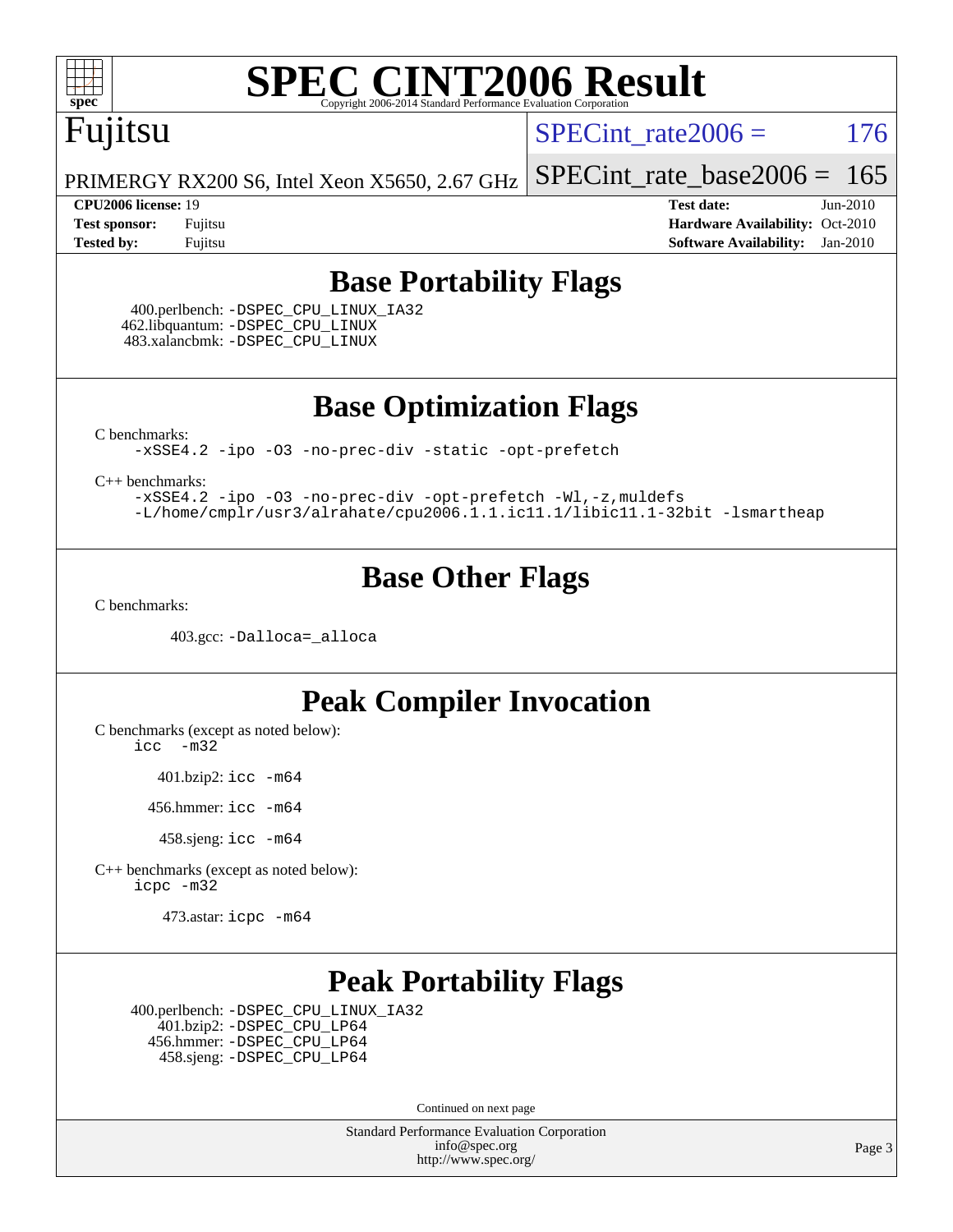

# Fujitsu

SPECint rate $2006 = 176$ 

[SPECint\\_rate\\_base2006 =](http://www.spec.org/auto/cpu2006/Docs/result-fields.html#SPECintratebase2006)  $165$ 

PRIMERGY RX200 S6, Intel Xeon X5650, 2.67 GHz

**[CPU2006 license:](http://www.spec.org/auto/cpu2006/Docs/result-fields.html#CPU2006license)** 19 **[Test date:](http://www.spec.org/auto/cpu2006/Docs/result-fields.html#Testdate)** Jun-2010 **[Test sponsor:](http://www.spec.org/auto/cpu2006/Docs/result-fields.html#Testsponsor)** Fujitsu **[Hardware Availability:](http://www.spec.org/auto/cpu2006/Docs/result-fields.html#HardwareAvailability)** Oct-2010 **[Tested by:](http://www.spec.org/auto/cpu2006/Docs/result-fields.html#Testedby)** Fujitsu **[Software Availability:](http://www.spec.org/auto/cpu2006/Docs/result-fields.html#SoftwareAvailability)** Jan-2010

### **[Peak Portability Flags \(Continued\)](http://www.spec.org/auto/cpu2006/Docs/result-fields.html#PeakPortabilityFlags)**

 462.libquantum: [-DSPEC\\_CPU\\_LINUX](http://www.spec.org/cpu2006/results/res2010q3/cpu2006-20100706-12287.flags.html#b462.libquantum_peakCPORTABILITY_DSPEC_CPU_LINUX) 473.astar: [-DSPEC\\_CPU\\_LP64](http://www.spec.org/cpu2006/results/res2010q3/cpu2006-20100706-12287.flags.html#suite_peakCXXPORTABILITY473_astar_DSPEC_CPU_LP64) 483.xalancbmk: [-DSPEC\\_CPU\\_LINUX](http://www.spec.org/cpu2006/results/res2010q3/cpu2006-20100706-12287.flags.html#b483.xalancbmk_peakCXXPORTABILITY_DSPEC_CPU_LINUX)

#### **[Peak Optimization Flags](http://www.spec.org/auto/cpu2006/Docs/result-fields.html#PeakOptimizationFlags)**

[C benchmarks](http://www.spec.org/auto/cpu2006/Docs/result-fields.html#Cbenchmarks):

 400.perlbench: [-xSSE4.2](http://www.spec.org/cpu2006/results/res2010q3/cpu2006-20100706-12287.flags.html#user_peakPASS2_CFLAGSPASS2_LDCFLAGS400_perlbench_f-xSSE42_f91528193cf0b216347adb8b939d4107)(pass 2) [-prof-gen](http://www.spec.org/cpu2006/results/res2010q3/cpu2006-20100706-12287.flags.html#user_peakPASS1_CFLAGSPASS1_LDCFLAGS400_perlbench_prof_gen_e43856698f6ca7b7e442dfd80e94a8fc)(pass 1) [-ipo](http://www.spec.org/cpu2006/results/res2010q3/cpu2006-20100706-12287.flags.html#user_peakPASS2_CFLAGSPASS2_LDCFLAGS400_perlbench_f-ipo)(pass 2) [-O3](http://www.spec.org/cpu2006/results/res2010q3/cpu2006-20100706-12287.flags.html#user_peakPASS2_CFLAGSPASS2_LDCFLAGS400_perlbench_f-O3)(pass 2) [-no-prec-div](http://www.spec.org/cpu2006/results/res2010q3/cpu2006-20100706-12287.flags.html#user_peakPASS2_CFLAGSPASS2_LDCFLAGS400_perlbench_f-no-prec-div)(pass 2) [-static](http://www.spec.org/cpu2006/results/res2010q3/cpu2006-20100706-12287.flags.html#user_peakPASS2_CFLAGSPASS2_LDCFLAGS400_perlbench_f-static)(pass 2) [-prof-use](http://www.spec.org/cpu2006/results/res2010q3/cpu2006-20100706-12287.flags.html#user_peakPASS2_CFLAGSPASS2_LDCFLAGS400_perlbench_prof_use_bccf7792157ff70d64e32fe3e1250b55)(pass 2) [-ansi-alias](http://www.spec.org/cpu2006/results/res2010q3/cpu2006-20100706-12287.flags.html#user_peakCOPTIMIZE400_perlbench_f-ansi-alias)

 401.bzip2: [-xSSE4.2](http://www.spec.org/cpu2006/results/res2010q3/cpu2006-20100706-12287.flags.html#user_peakPASS2_CFLAGSPASS2_LDCFLAGS401_bzip2_f-xSSE42_f91528193cf0b216347adb8b939d4107)(pass 2) [-prof-gen](http://www.spec.org/cpu2006/results/res2010q3/cpu2006-20100706-12287.flags.html#user_peakPASS1_CFLAGSPASS1_LDCFLAGS401_bzip2_prof_gen_e43856698f6ca7b7e442dfd80e94a8fc)(pass 1) [-ipo](http://www.spec.org/cpu2006/results/res2010q3/cpu2006-20100706-12287.flags.html#user_peakPASS2_CFLAGSPASS2_LDCFLAGS401_bzip2_f-ipo)(pass 2) [-O3](http://www.spec.org/cpu2006/results/res2010q3/cpu2006-20100706-12287.flags.html#user_peakPASS2_CFLAGSPASS2_LDCFLAGS401_bzip2_f-O3)(pass 2) [-no-prec-div](http://www.spec.org/cpu2006/results/res2010q3/cpu2006-20100706-12287.flags.html#user_peakPASS2_CFLAGSPASS2_LDCFLAGS401_bzip2_f-no-prec-div)(pass 2) [-static](http://www.spec.org/cpu2006/results/res2010q3/cpu2006-20100706-12287.flags.html#user_peakPASS2_CFLAGSPASS2_LDCFLAGS401_bzip2_f-static)(pass 2) [-prof-use](http://www.spec.org/cpu2006/results/res2010q3/cpu2006-20100706-12287.flags.html#user_peakPASS2_CFLAGSPASS2_LDCFLAGS401_bzip2_prof_use_bccf7792157ff70d64e32fe3e1250b55)(pass 2) [-opt-prefetch](http://www.spec.org/cpu2006/results/res2010q3/cpu2006-20100706-12287.flags.html#user_peakCOPTIMIZE401_bzip2_f-opt-prefetch) [-ansi-alias](http://www.spec.org/cpu2006/results/res2010q3/cpu2006-20100706-12287.flags.html#user_peakCOPTIMIZE401_bzip2_f-ansi-alias) [-auto-ilp32](http://www.spec.org/cpu2006/results/res2010q3/cpu2006-20100706-12287.flags.html#user_peakCOPTIMIZE401_bzip2_f-auto-ilp32)

 $403.\text{gcc: basepeak}$  = yes

429.mcf: [-xSSE4.2](http://www.spec.org/cpu2006/results/res2010q3/cpu2006-20100706-12287.flags.html#user_peakCOPTIMIZE429_mcf_f-xSSE42_f91528193cf0b216347adb8b939d4107) [-ipo](http://www.spec.org/cpu2006/results/res2010q3/cpu2006-20100706-12287.flags.html#user_peakCOPTIMIZE429_mcf_f-ipo) [-O3](http://www.spec.org/cpu2006/results/res2010q3/cpu2006-20100706-12287.flags.html#user_peakCOPTIMIZE429_mcf_f-O3) [-no-prec-div](http://www.spec.org/cpu2006/results/res2010q3/cpu2006-20100706-12287.flags.html#user_peakCOPTIMIZE429_mcf_f-no-prec-div) [-static](http://www.spec.org/cpu2006/results/res2010q3/cpu2006-20100706-12287.flags.html#user_peakCOPTIMIZE429_mcf_f-static) [-opt-prefetch](http://www.spec.org/cpu2006/results/res2010q3/cpu2006-20100706-12287.flags.html#user_peakCOPTIMIZE429_mcf_f-opt-prefetch)

 445.gobmk: [-xSSE4.2](http://www.spec.org/cpu2006/results/res2010q3/cpu2006-20100706-12287.flags.html#user_peakPASS2_CFLAGSPASS2_LDCFLAGS445_gobmk_f-xSSE42_f91528193cf0b216347adb8b939d4107)(pass 2) [-prof-gen](http://www.spec.org/cpu2006/results/res2010q3/cpu2006-20100706-12287.flags.html#user_peakPASS1_CFLAGSPASS1_LDCFLAGS445_gobmk_prof_gen_e43856698f6ca7b7e442dfd80e94a8fc)(pass 1) [-prof-use](http://www.spec.org/cpu2006/results/res2010q3/cpu2006-20100706-12287.flags.html#user_peakPASS2_CFLAGSPASS2_LDCFLAGS445_gobmk_prof_use_bccf7792157ff70d64e32fe3e1250b55)(pass 2) [-O2](http://www.spec.org/cpu2006/results/res2010q3/cpu2006-20100706-12287.flags.html#user_peakCOPTIMIZE445_gobmk_f-O2) [-ipo](http://www.spec.org/cpu2006/results/res2010q3/cpu2006-20100706-12287.flags.html#user_peakCOPTIMIZE445_gobmk_f-ipo) [-no-prec-div](http://www.spec.org/cpu2006/results/res2010q3/cpu2006-20100706-12287.flags.html#user_peakCOPTIMIZE445_gobmk_f-no-prec-div) [-ansi-alias](http://www.spec.org/cpu2006/results/res2010q3/cpu2006-20100706-12287.flags.html#user_peakCOPTIMIZE445_gobmk_f-ansi-alias)

 456.hmmer: [-xSSE4.2](http://www.spec.org/cpu2006/results/res2010q3/cpu2006-20100706-12287.flags.html#user_peakCOPTIMIZE456_hmmer_f-xSSE42_f91528193cf0b216347adb8b939d4107) [-ipo](http://www.spec.org/cpu2006/results/res2010q3/cpu2006-20100706-12287.flags.html#user_peakCOPTIMIZE456_hmmer_f-ipo) [-O3](http://www.spec.org/cpu2006/results/res2010q3/cpu2006-20100706-12287.flags.html#user_peakCOPTIMIZE456_hmmer_f-O3) [-no-prec-div](http://www.spec.org/cpu2006/results/res2010q3/cpu2006-20100706-12287.flags.html#user_peakCOPTIMIZE456_hmmer_f-no-prec-div) [-static](http://www.spec.org/cpu2006/results/res2010q3/cpu2006-20100706-12287.flags.html#user_peakCOPTIMIZE456_hmmer_f-static) [-unroll2](http://www.spec.org/cpu2006/results/res2010q3/cpu2006-20100706-12287.flags.html#user_peakCOPTIMIZE456_hmmer_f-unroll_784dae83bebfb236979b41d2422d7ec2) [-ansi-alias](http://www.spec.org/cpu2006/results/res2010q3/cpu2006-20100706-12287.flags.html#user_peakCOPTIMIZE456_hmmer_f-ansi-alias) [-auto-ilp32](http://www.spec.org/cpu2006/results/res2010q3/cpu2006-20100706-12287.flags.html#user_peakCOPTIMIZE456_hmmer_f-auto-ilp32)

 458.sjeng: [-xSSE4.2](http://www.spec.org/cpu2006/results/res2010q3/cpu2006-20100706-12287.flags.html#user_peakPASS2_CFLAGSPASS2_LDCFLAGS458_sjeng_f-xSSE42_f91528193cf0b216347adb8b939d4107)(pass 2) [-prof-gen](http://www.spec.org/cpu2006/results/res2010q3/cpu2006-20100706-12287.flags.html#user_peakPASS1_CFLAGSPASS1_LDCFLAGS458_sjeng_prof_gen_e43856698f6ca7b7e442dfd80e94a8fc)(pass 1) [-ipo](http://www.spec.org/cpu2006/results/res2010q3/cpu2006-20100706-12287.flags.html#user_peakPASS2_CFLAGSPASS2_LDCFLAGS458_sjeng_f-ipo)(pass 2) [-O3](http://www.spec.org/cpu2006/results/res2010q3/cpu2006-20100706-12287.flags.html#user_peakPASS2_CFLAGSPASS2_LDCFLAGS458_sjeng_f-O3)(pass 2) [-no-prec-div](http://www.spec.org/cpu2006/results/res2010q3/cpu2006-20100706-12287.flags.html#user_peakPASS2_CFLAGSPASS2_LDCFLAGS458_sjeng_f-no-prec-div)(pass 2) [-static](http://www.spec.org/cpu2006/results/res2010q3/cpu2006-20100706-12287.flags.html#user_peakPASS2_CFLAGSPASS2_LDCFLAGS458_sjeng_f-static)(pass 2)  $-prof-use(pass 2) -unroll4 -auto-ilp32$  $-prof-use(pass 2) -unroll4 -auto-ilp32$  $-prof-use(pass 2) -unroll4 -auto-ilp32$  $-prof-use(pass 2) -unroll4 -auto-ilp32$  $-prof-use(pass 2) -unroll4 -auto-ilp32$ 

462.libquantum: basepeak = yes

 464.h264ref: [-xSSE4.2](http://www.spec.org/cpu2006/results/res2010q3/cpu2006-20100706-12287.flags.html#user_peakPASS2_CFLAGSPASS2_LDCFLAGS464_h264ref_f-xSSE42_f91528193cf0b216347adb8b939d4107)(pass 2) [-prof-gen](http://www.spec.org/cpu2006/results/res2010q3/cpu2006-20100706-12287.flags.html#user_peakPASS1_CFLAGSPASS1_LDCFLAGS464_h264ref_prof_gen_e43856698f6ca7b7e442dfd80e94a8fc)(pass 1) [-ipo](http://www.spec.org/cpu2006/results/res2010q3/cpu2006-20100706-12287.flags.html#user_peakPASS2_CFLAGSPASS2_LDCFLAGS464_h264ref_f-ipo)(pass 2) [-O3](http://www.spec.org/cpu2006/results/res2010q3/cpu2006-20100706-12287.flags.html#user_peakPASS2_CFLAGSPASS2_LDCFLAGS464_h264ref_f-O3)(pass 2) [-no-prec-div](http://www.spec.org/cpu2006/results/res2010q3/cpu2006-20100706-12287.flags.html#user_peakPASS2_CFLAGSPASS2_LDCFLAGS464_h264ref_f-no-prec-div)(pass 2) [-static](http://www.spec.org/cpu2006/results/res2010q3/cpu2006-20100706-12287.flags.html#user_peakPASS2_CFLAGSPASS2_LDCFLAGS464_h264ref_f-static)(pass 2) [-prof-use](http://www.spec.org/cpu2006/results/res2010q3/cpu2006-20100706-12287.flags.html#user_peakPASS2_CFLAGSPASS2_LDCFLAGS464_h264ref_prof_use_bccf7792157ff70d64e32fe3e1250b55)(pass 2) [-unroll2](http://www.spec.org/cpu2006/results/res2010q3/cpu2006-20100706-12287.flags.html#user_peakCOPTIMIZE464_h264ref_f-unroll_784dae83bebfb236979b41d2422d7ec2) [-ansi-alias](http://www.spec.org/cpu2006/results/res2010q3/cpu2006-20100706-12287.flags.html#user_peakCOPTIMIZE464_h264ref_f-ansi-alias)

[C++ benchmarks:](http://www.spec.org/auto/cpu2006/Docs/result-fields.html#CXXbenchmarks)

 471.omnetpp: [-xSSE4.2](http://www.spec.org/cpu2006/results/res2010q3/cpu2006-20100706-12287.flags.html#user_peakPASS2_CXXFLAGSPASS2_LDCXXFLAGS471_omnetpp_f-xSSE42_f91528193cf0b216347adb8b939d4107)(pass 2) [-prof-gen](http://www.spec.org/cpu2006/results/res2010q3/cpu2006-20100706-12287.flags.html#user_peakPASS1_CXXFLAGSPASS1_LDCXXFLAGS471_omnetpp_prof_gen_e43856698f6ca7b7e442dfd80e94a8fc)(pass 1) [-ipo](http://www.spec.org/cpu2006/results/res2010q3/cpu2006-20100706-12287.flags.html#user_peakPASS2_CXXFLAGSPASS2_LDCXXFLAGS471_omnetpp_f-ipo)(pass 2) [-O3](http://www.spec.org/cpu2006/results/res2010q3/cpu2006-20100706-12287.flags.html#user_peakPASS2_CXXFLAGSPASS2_LDCXXFLAGS471_omnetpp_f-O3)(pass 2) [-no-prec-div](http://www.spec.org/cpu2006/results/res2010q3/cpu2006-20100706-12287.flags.html#user_peakPASS2_CXXFLAGSPASS2_LDCXXFLAGS471_omnetpp_f-no-prec-div)(pass 2) [-prof-use](http://www.spec.org/cpu2006/results/res2010q3/cpu2006-20100706-12287.flags.html#user_peakPASS2_CXXFLAGSPASS2_LDCXXFLAGS471_omnetpp_prof_use_bccf7792157ff70d64e32fe3e1250b55)(pass 2) [-ansi-alias](http://www.spec.org/cpu2006/results/res2010q3/cpu2006-20100706-12287.flags.html#user_peakCXXOPTIMIZE471_omnetpp_f-ansi-alias) [-opt-ra-region-strategy=block](http://www.spec.org/cpu2006/results/res2010q3/cpu2006-20100706-12287.flags.html#user_peakCXXOPTIMIZE471_omnetpp_f-opt-ra-region-strategy-block_a0a37c372d03933b2a18d4af463c1f69) [-Wl,-z,muldefs](http://www.spec.org/cpu2006/results/res2010q3/cpu2006-20100706-12287.flags.html#user_peakEXTRA_LDFLAGS471_omnetpp_link_force_multiple1_74079c344b956b9658436fd1b6dd3a8a) [-L/home/cmplr/usr3/alrahate/cpu2006.1.1.ic11.1/libic11.1-32bit -lsmartheap](http://www.spec.org/cpu2006/results/res2010q3/cpu2006-20100706-12287.flags.html#user_peakEXTRA_LIBS471_omnetpp_SmartHeap_d86dffe4a79b79ef8890d5cce17030c3)

473.astar:  $-xSSE4$ . 2(pass 2)  $-prof-gen(pass 1) -ipo(pass 2)$  $-prof-gen(pass 1) -ipo(pass 2)$  $-prof-gen(pass 1) -ipo(pass 2)$  $-prof-gen(pass 1) -ipo(pass 2)$ [-O3](http://www.spec.org/cpu2006/results/res2010q3/cpu2006-20100706-12287.flags.html#user_peakPASS2_CXXFLAGSPASS2_LDCXXFLAGS473_astar_f-O3)(pass 2) [-no-prec-div](http://www.spec.org/cpu2006/results/res2010q3/cpu2006-20100706-12287.flags.html#user_peakPASS2_CXXFLAGSPASS2_LDCXXFLAGS473_astar_f-no-prec-div)(pass 2) [-prof-use](http://www.spec.org/cpu2006/results/res2010q3/cpu2006-20100706-12287.flags.html#user_peakPASS2_CXXFLAGSPASS2_LDCXXFLAGS473_astar_prof_use_bccf7792157ff70d64e32fe3e1250b55)(pass 2) [-ansi-alias](http://www.spec.org/cpu2006/results/res2010q3/cpu2006-20100706-12287.flags.html#user_peakCXXOPTIMIZE473_astar_f-ansi-alias) [-opt-ra-region-strategy=routine](http://www.spec.org/cpu2006/results/res2010q3/cpu2006-20100706-12287.flags.html#user_peakCXXOPTIMIZE473_astar_f-opt-ra-region-strategy-routine_ba086ea3b1d46a52e1238e2ca173ed44) [-Wl,-z,muldefs](http://www.spec.org/cpu2006/results/res2010q3/cpu2006-20100706-12287.flags.html#user_peakEXTRA_LDFLAGS473_astar_link_force_multiple1_74079c344b956b9658436fd1b6dd3a8a) [-L/home/cmplr/usr3/alrahate/cpu2006.1.1.ic11.1/libic11.1-64bit -lsmartheap64](http://www.spec.org/cpu2006/results/res2010q3/cpu2006-20100706-12287.flags.html#user_peakEXTRA_LIBS473_astar_SmartHeap64_e2306cda84805d1ab360117a79ff779c)

Continued on next page

Standard Performance Evaluation Corporation [info@spec.org](mailto:info@spec.org) <http://www.spec.org/>

Page 4